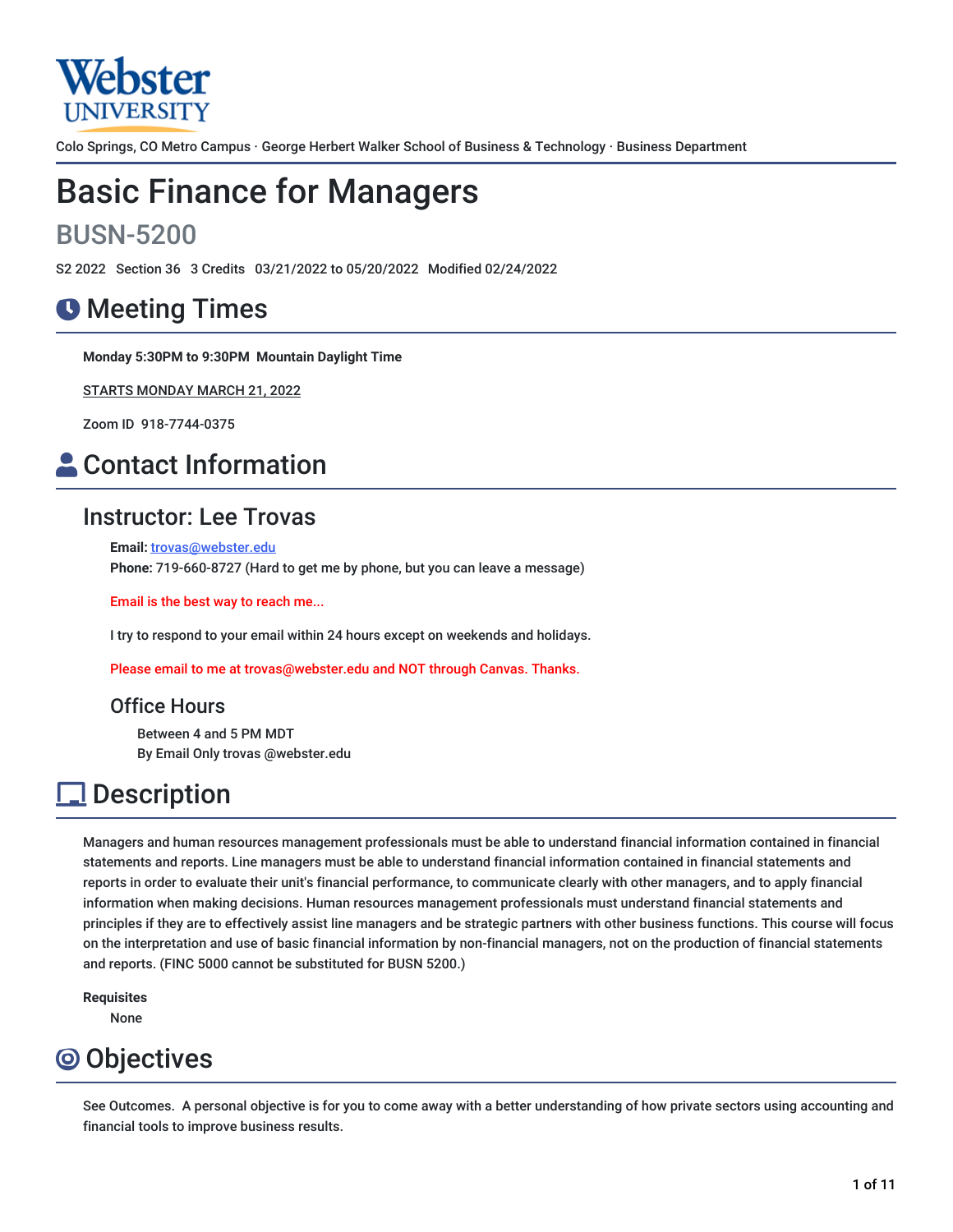## **Ill Outcomes**

| <b>Outcome</b>                                                                                                                                                                                                                | <b>Expectation</b>                                                                                                                                                                                                                                                                                                                                                                                                                                                                                             |  |
|-------------------------------------------------------------------------------------------------------------------------------------------------------------------------------------------------------------------------------|----------------------------------------------------------------------------------------------------------------------------------------------------------------------------------------------------------------------------------------------------------------------------------------------------------------------------------------------------------------------------------------------------------------------------------------------------------------------------------------------------------------|--|
| Students have a basic familiarity with the field of finance and<br>an understanding of the financial goal of a business, and they<br>have an appreciation for the ethical considerations inherent in<br>financial management. | Students can explain the broad structure of the financial field,<br>how the finance department functions in a typical organization<br>and they can define the financial goal of all business firms,<br>differentiating between wealth and profit maximization. Also,<br>students can give illustrations of the ethical issues that arise<br>in connection with financial management and they can explain<br>how the principles in this course apply to non-profit entities as<br>well as profit seeking firms. |  |
| Students can explain basic accounting principles, are able to<br>read and interpret the firm's basic financial statements, and<br>can use financial ratios to assess a firm's health and<br>performance.                      | Students can explain the fundamental principles upon which<br>accounting is based, can interpret the various accounts on<br>income statements, balance sheets, and cash flow statements,<br>and can evaluate the health and performance of a firm using<br>ratio analysis.                                                                                                                                                                                                                                     |  |
| Students can prepare a budget and understand its use in<br>financial decision making.                                                                                                                                         | Students can prepare an operating budget for a typical<br>department in a firm.                                                                                                                                                                                                                                                                                                                                                                                                                                |  |
| Students can explain the time value of money concept and<br>how it is used in decision making.                                                                                                                                | Students can explain why the time value of money concept is<br>important in business and can solve simple time value of<br>money problems, including solving for a rate of return.                                                                                                                                                                                                                                                                                                                             |  |
| Students can evaluate business proposals using capital<br>budgeting decision rules such as payback, break-even<br>analysis, NPV, and IRR.                                                                                     | Students are able to calculate payback periods, read a break-<br>even chart, and apply the NPV and IRR criteria to evaluate the<br>merits of a project.                                                                                                                                                                                                                                                                                                                                                        |  |

## **Required Textbook**

## Please Select a Textbook

## **E** Materials

You may purchase a TI Business Analyst for about \$23. or download one for about \$5. You may also use your laptop. This is necessary for online discussion or for completing your exams.

### CFIN 6

**Author:** Besley/Brigham **Publisher:** Cengage Learning **Edition:** 2019 **ISBN:** 978133740735-9 **Optional**

**ALTHOUGH OPTIONAL, YOU SHOULD OBTAIN THIS TEXTBOOK AS WE WILL USE IT THROUGHOUT THE COURSE. THERE SHOULD BE MANY USED EDITIONS AVAILABLE.**

**CFIN 6 IS THE CORRECT EDITION.**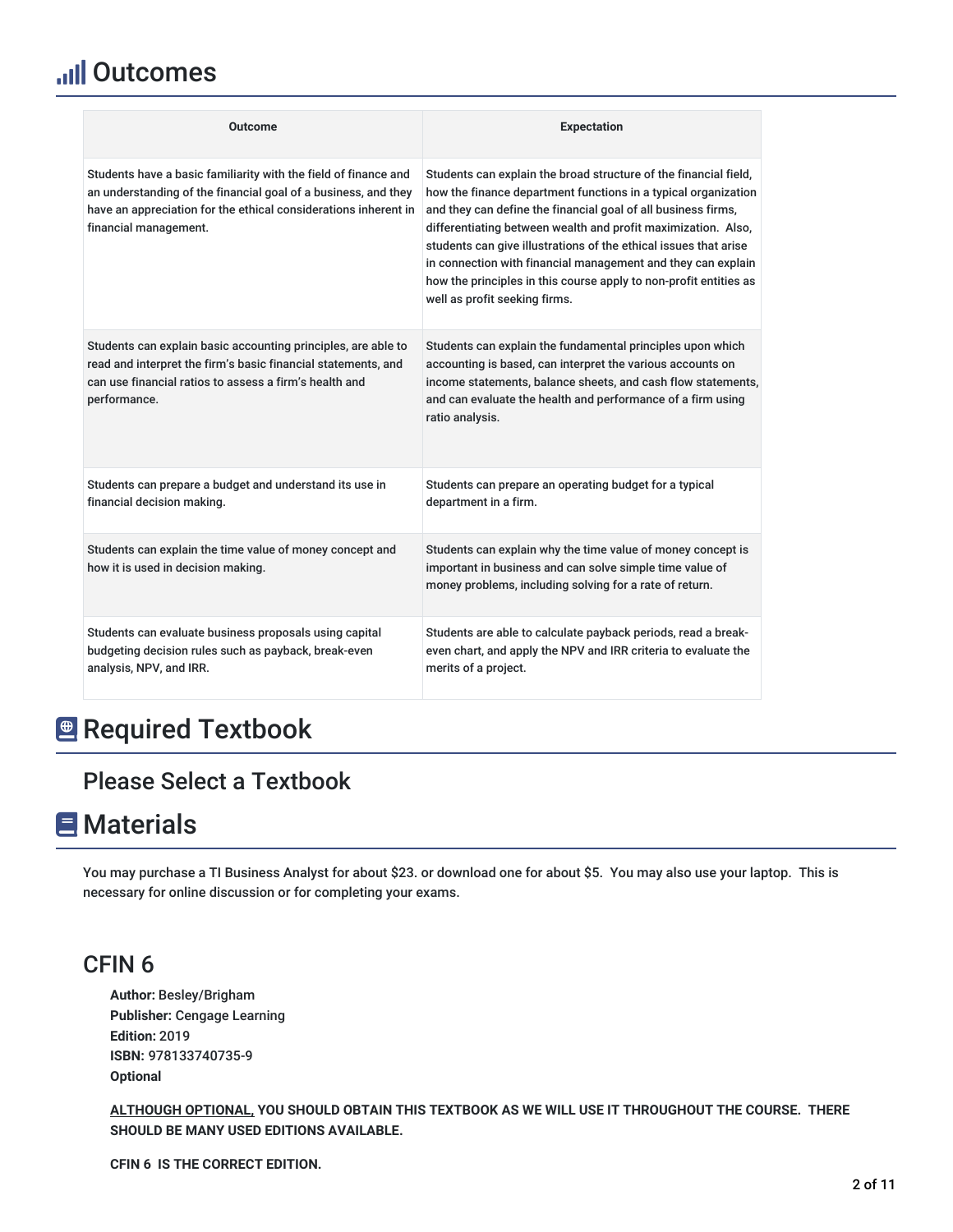Week 4 Midterm 45% I will email this on the night of Exam.. Complete and email back to ME.

Week 8 Research Paper 10% Submit through the World Classroom Portal

Week 9 Final 45% I will email this on the night of Exam. Complete and email back to ME.

### Class Discussion: Business Finance effect on Stock Prices

- WEEK 1--COME WITH A SELECTION OF 5 NYSE OR NASDAQ STOCK. INVEST \$100,000 AMONG THE FIVE. THERE IS A SPREADSHEET IN FILES THAT HAS ALL FORMULAS BUILT IN TO MAKE IT EASY. NO GRADE OR PORTAL FOR THIS.
- **WEEK 4--MIDTERM EXAM. OPEN BOOK**
- **WEEK 8--FINANCIAL ANALYSIS PAPER DUE. APA AND submit THROUGH PORTAL IN CANVAS**
- **WEEK 9--FINAL EXAM. OPEN BOOK**

We will discuss some of the forces that influence stock prices, such as macro and microeconomic issues. It is NOT about the price of the stock, but about the government policy, market action, and management of the firm in terms of its operation, cost **control, marketing and financial decisions which influence stock value. Testable discussion.**

Come to the first evening's class with a selection of from 5 NYSE or NASDAQ stocks that represent different industries, and the closing market price for each that you begin the game with. You have \$100,000 to invest, to be spread among your choices. Use the closing prices from the NIGHT BEFORE OUR CLASS to establish beginning prices, as well as weekly portfolio value. Revalue with current prices each week the night before class. You will track this portfolio weekly and report loss or gain on each stock in an Excel spreadsheet, and briefly report how you are doing.

You may use the Excel spreadsheet available in the FILES section of Canva s. All formulas are embedded and this should make it easier. OR YOU CAN CREATE YOU OWN.

Repeat..This is not about playing the stock market, but about understanding the global macroeconomic and micro economic managerial issues that influence stock prices. In examining micro economic issues, we are talking about what the company does **with regard to financial management as well as balance sheet and income statement matters.**

### Midterm Exam Week 4: Online exam taken during class time.

**Exam will be emailed to you at 5:00 PM MDT at your Webster email address.**

**It is to be emailed back to me by 9:00 PM MDT that evening.**

\_\_\_\_\_\_\_\_\_\_\_\_\_\_\_\_\_\_\_\_\_\_\_\_\_\_\_\_\_\_\_\_\_\_\_\_\_\_\_\_\_\_\_\_\_\_\_\_\_\_\_\_\_\_\_\_\_

Slides and chapter discussions and chapters from week 1 to week 4 inclusive, plus all class discussion related to students weekly financial articles and discussion of various economic and financial matters.

## Report--DUE WEEK 8. ENTER THROUGH CANVAS PORTAL: Financial Analysis Paper

Using an annual report **and/or** a 10-K from a company approved by the instructor, prepare a paper of **5 to 8** pages, doublespaced. You should assume yourself as one who is analyzing the company to determine if it is well managed from a financial perspective. **and to the extent possible, how the company has managed during the COVID epidemic.** Use Webster Library or Internet databases (not Wikipedia) and use APA formatting and citation protocol. Obtain APA information: <http://www.webster.edu/writingcenter> or http://owl.english.purdue.edu [\(http://owl.english.purdue.edu\)](http://owl.english.purdue.edu)

Obtain (1) a Value Line Report, through Webster Library for the Company as well as (2) an Industry Report of which the company is part (also through Value Line). The 10K can be downloaded from the company website or other sources. DO NOT PRINT IT **ALL OUT. Read or print out the Management Discussion section only, which is about 10 to 20 pages.**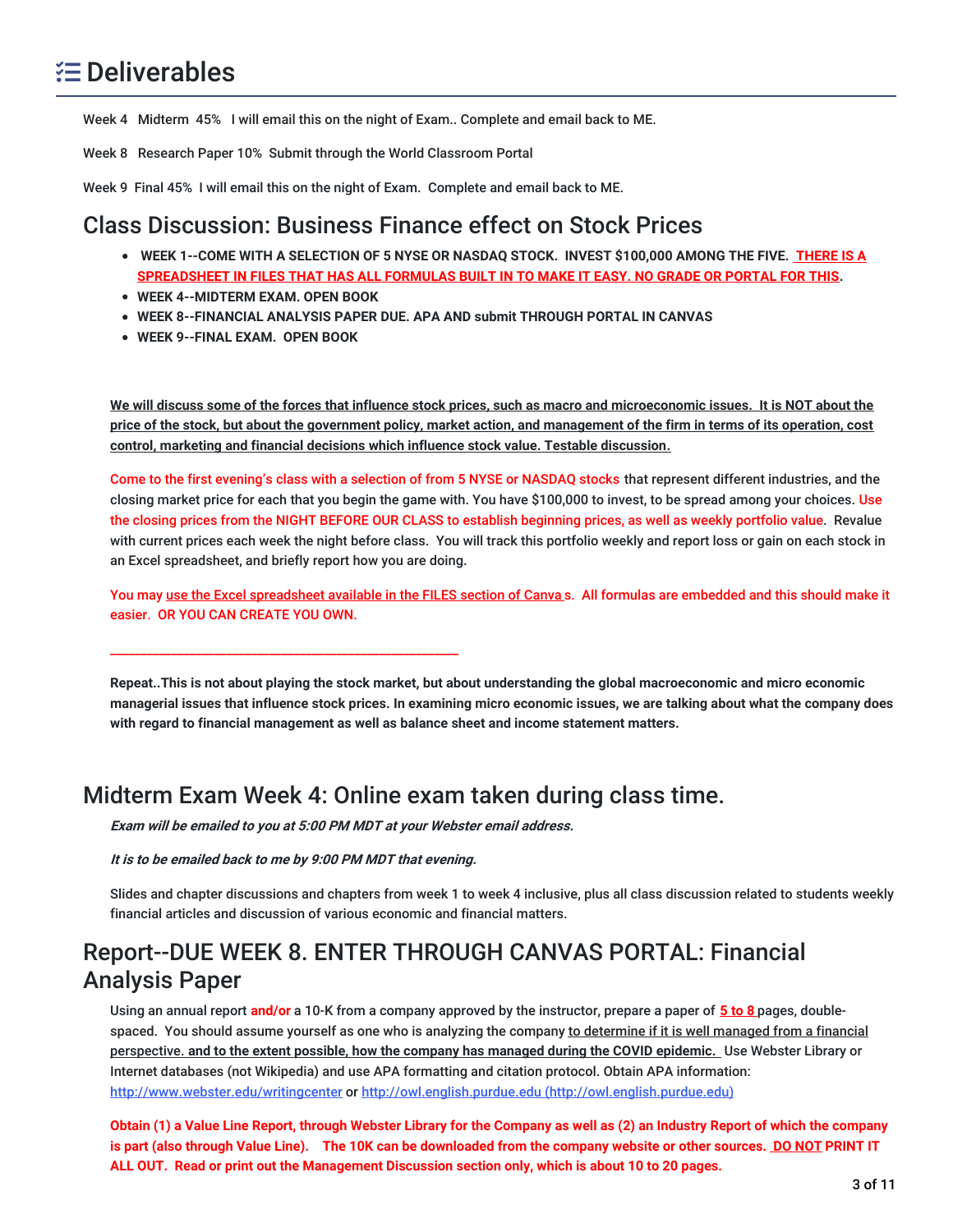**The paper contains Four parts:**

(1) A review of the global economy as well as that of the US;

(2) A review of the industry of which your company is a part;

(3) A review of the company ratios and other financial information you learned in the course, or from various financial journals you may research; and the impact of COVID on their operation.

(4) A conclusion which says whether you believe this company is well managed from a financial perspective.

All of this is available from Value Line Report and other Webster library sources. You should also use [www.finance.yahoo.com](http://www.finance.yahoo.com/) **or [www.finance.google.com](http://www.finance.google.com/) for additional information**.

### Final Exam Week 9

There is an online exam taken during week 9 class.

Covers library material per syllabus and book chapters starting in week 5 plus class discussions. It is important to note that you will make considerable use of the Time Value of money techniques from the earlier part of the course as they relate to capital budgeting.

## **✓**Evaluation

### **Criteria**

.

| <b>Type</b>           | Weight | Topic | <b>Notes</b> |
|-----------------------|--------|-------|--------------|
| Midterm               | 45%    |       |              |
| Final                 | 45%    |       |              |
| <b>Research Paper</b> | 10%    |       |              |

## **益 Schedule**

**PRECLASS ASSIGNMENT…learn how to use (Canvas) World Class Room. It will help you a great deal.**

**Week 1**:

- Discussion of the paper due in week 8.
- APA standards and how to use it properly without pain.
- Plagiarism discussion.
- My approach to grading.
- How to use Webster email (forwarding)
- How to use (Canvas) World Class Room and library files
- Power Point Slides for the entire course, including problem solutions are posted in FILES These will be helpful for you when you try to do the homework. Don't be intimidated by formulas etc. as I don't require you to use them or memorize them either. Important that you read material in Canvas/Library files when assigned.
- Chapter 1—Overview of ManagerialFinance Read Concepts at end of chapter.
- Chapter 2— Analysis of Financial Statements. Read Concepts. PROBLEMS 7,8,9,10.11.
- Discussion of how Ratio Analysis is a critical tool in helping companies remain solvent and help make operating changes bases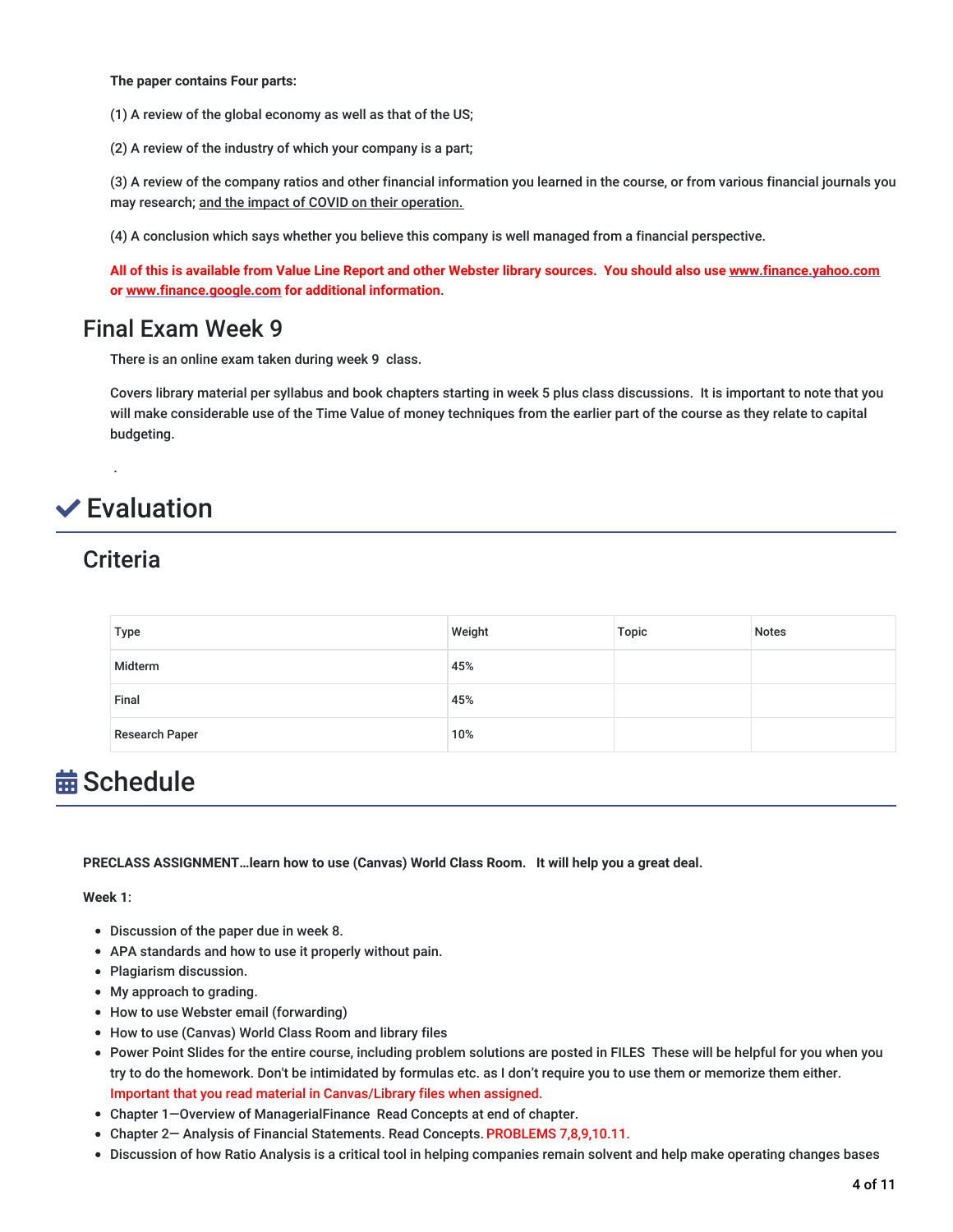on the analysis. What Ratios can tell you.

- Periodic (as assigned ) Financial Articles you bring to class
- Request or download a 10K from a publicly held company, either NYSE or Nasdaq. Company website will usually be the place to get one. Try to get the 10-k **but don't print it out** as these are MANY pages. You only need read the Management Discussion portion of the 10-k, not the whole thing.
- You report on starting prices of the stocks you selected and I give you the general format of stock game, including a template posted in FILES to use with all formulas embedded. Pick 5 stocks and be prepared to start the game tonight.
- In class training on how to use financial calculator to solve a few of chapter 4 problems (next week's assignment)
- The book discusses the use of the calculator and shows the keystrokes to solve all problems. You may choose to use a laptop but I will not be discussing that.

#### **Week 2**:

• Chapter 3-Financial Environment. Read Concepts. Prob 3-9

\_\_\_\_\_\_\_\_\_\_\_\_\_\_\_\_\_\_\_\_\_\_\_\_\_\_\_\_\_\_\_\_\_\_\_\_\_\_\_\_\_\_\_\_\_\_\_\_\_\_\_\_\_\_\_\_\_\_\_\_\_\_\_\_\_\_\_\_\_\_\_

- Chapter 4—Time Value of Money. Read Concepts. **Problems 1,2,3,5,6,9,10,18,20**
- See library/forms for kestroke solutions as well as answers to problems
- Lots of time will be spent using the calculator in solving problems so you are comfortable with it.
- Discuss your financial article, but it does not have to be handed in.

\_\_\_\_\_\_\_\_\_\_\_\_\_\_\_\_\_\_\_\_\_\_\_\_\_\_\_\_\_\_\_\_\_\_\_\_\_\_\_\_\_\_\_\_\_\_\_\_\_\_\_\_\_\_\_\_\_\_\_\_\_\_\_\_\_\_\_\_

Report on your Portfolio Value this week.

#### **Week 3**:

- Ch 5 Cost of Capital and read concepts;
- Chapter 6 Bonds and concepts; PROBLEM 4,5
- Chapter 7 Stock 123-126 Problem 7-17 Read Concepts.
- Discuss Financial Articles
- Report on Portfolio Value this week.
- Library/forms Federal Reserve articles
- Review study notes for midterm in Files: Chapters 1,2,3,4,5,6,7 and all class articles or class discussions

#### **Week 4**:

- Discuss of Paper due in week 8 and review of source information, APA, and research tools to help you.
- Midterm will be emailed to your Webster email address at 5:00 PM MDT, covers over all assigned chapters and assigned readings plus all class discussions to date. it is to be emailed back to me by 9:00PM MDT

#### **Week 5**:

- Review exam results
- Chapter 9--Capital Budgeting Read Concepts. Problems 1,2,3,4,5,6,7,8:.

\_\_\_\_\_\_\_\_\_\_\_\_\_\_\_\_\_\_\_\_\_\_\_\_\_\_\_\_\_\_\_\_\_\_\_\_\_\_\_\_\_\_\_\_\_\_\_\_\_\_\_\_\_\_\_\_\_\_\_\_\_\_\_\_\_\_\_\_\_\_\_\_\_\_

\_\_\_\_\_\_\_\_\_\_\_\_\_\_\_\_\_\_\_\_\_\_\_\_\_\_\_\_\_\_\_\_\_\_\_\_\_\_\_\_\_\_\_\_\_\_\_\_\_\_\_\_\_\_\_\_\_\_\_\_\_\_\_\_\_\_\_\_\_\_\_\_\_\_\_

Time spent in class using calculator for Capital Budgeting problems

\_\_\_\_\_\_\_\_\_\_\_\_\_\_\_\_\_\_\_\_\_\_\_\_\_\_\_\_\_\_\_\_\_\_\_\_\_\_\_\_\_\_\_\_\_\_\_\_\_\_\_\_\_\_\_\_\_\_\_\_\_\_\_\_\_\_\_\_\_\_\_\_\_\_

- Discuss Financial Articles
- Report on Portfolio Value this week.

#### **Week 6:**

Chapter 10—Projected Cash Flows and Risk. Concepts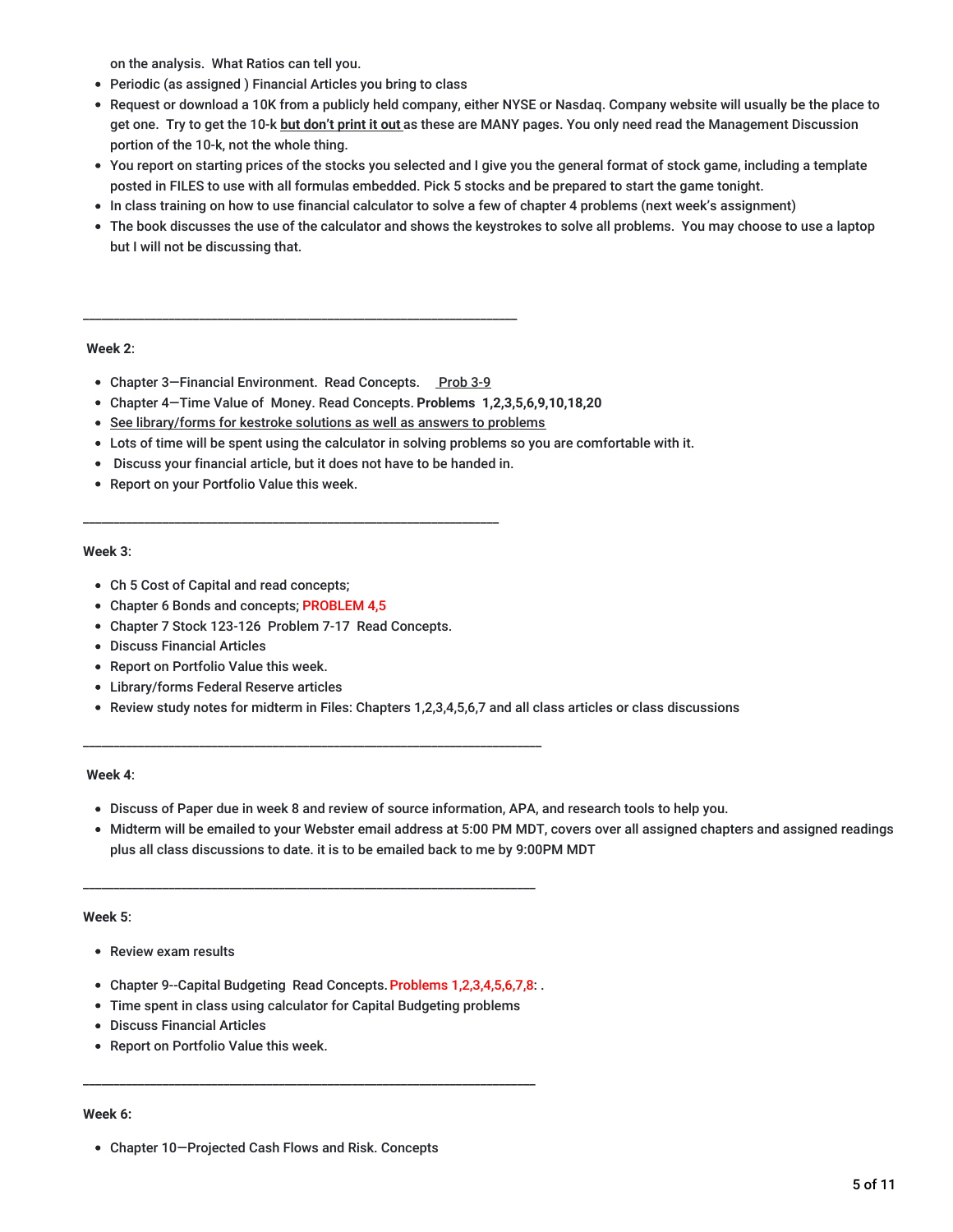- Chapter 11—Cost of Capital. Concepts.
- Bring a copy of Value Line for Northrop Grumman and Lockheed Martin to discuss in class. This will be good discussion preparatory to the paper due in Week 8. These should be available through Value Line
- Discussion of the 10-k and what is found in them. Why it is important for your Week 8 paper. Learn about unfunded pension liability, debt, etc.
- Report on Portfolio Value this week.

#### **Week 7:**

- Chapter 14--- Working Capital Policy. Concepts
- Chapter 15---Managing Short Term Assets. Concepts. Problem 16, 17

**\_\_\_\_\_\_\_\_\_\_\_\_\_\_\_\_\_\_\_\_\_\_\_\_\_\_\_\_\_\_\_\_\_\_\_\_\_\_\_\_\_\_\_\_\_\_\_\_\_\_\_\_\_\_\_\_\_\_\_\_\_\_\_\_\_\_\_\_\_\_\_\_\_\_**

- SCORE slide show discussion. What it takes to start, run and succeed in running your own business.
- Read Improving Profitability articles (2).
- "Mary and Harry Start a Small Business" Exercise in class. library
- What is a 401k vs a Defined Benefit Plan?
- Determining the true cost of a salary package which includes benefits.

**\_\_\_\_\_\_\_\_\_\_\_\_\_\_\_\_\_\_\_\_\_\_\_\_\_\_\_\_\_\_\_\_\_\_\_\_\_\_\_\_\_\_\_\_\_\_\_\_\_\_\_\_\_\_\_\_\_\_\_\_\_\_\_\_\_\_\_\_\_\_\_\_**

- Read Benefit Calculator in files
- Read Analyzing financial aspects of a contract in library
- Read Building a Better Business Budget in library

NOTE: Your 5-8 page paper must be submitted to (canvas) World Classroom by 4 PM local time before coming to class tonight to **avoid late penalty of one letter grade.**

#### **Week 8**:

- Chapter 16--Financial Planning and Control
- Report on Portfolio Value this week.
- Individuals discuss their Financial Analysis Paper briefly to share info with class. Nothing formal, just highlights.
- Review Study Notes for final in Files

#### **Week 9:**

Your Grades on the Research Paper will be posted in (CANVAS) World Class Room tomorrow.

Report on FINAL portfolio value. You started with \$100,000…how much is it worth now?

**\_\_\_\_\_\_\_\_\_\_\_\_\_\_\_\_\_\_\_\_\_\_\_\_\_\_\_\_\_\_\_\_\_\_\_\_\_\_\_\_\_\_\_\_\_\_\_\_\_\_\_\_\_\_\_\_\_\_\_\_\_\_\_\_\_\_\_\_\_\_\_\_\_\_\_\_**

FINAL WILL BE EMAILED TO YOU AT 5:00PM MDT and must be sent back to me by 9:00 PM.

45% In Class Final for all assignment starting with week 5, plus class discussions , weekly Portfolio discussion, especially with regard to macro and microeconomic influences on business and stock prices. Final will require you to recall Chapter 4 material on calculating Time Value of Money, especially with regard to Capital Budgeting.

## Course Policies

There are four study components of the course:

- The Canvas/Library files (1) Power Point presentations that supplement each chapter as well as (2) chapter assigned problems and solutions; and (3) several other relavent readings.
- The text chapters as assigned
- The periodic discussions of the financial articles you bring as assigned.
- The weekly discussions of the impact of micro and macro-economic forces on the value of any company stock as reflected in the price each week.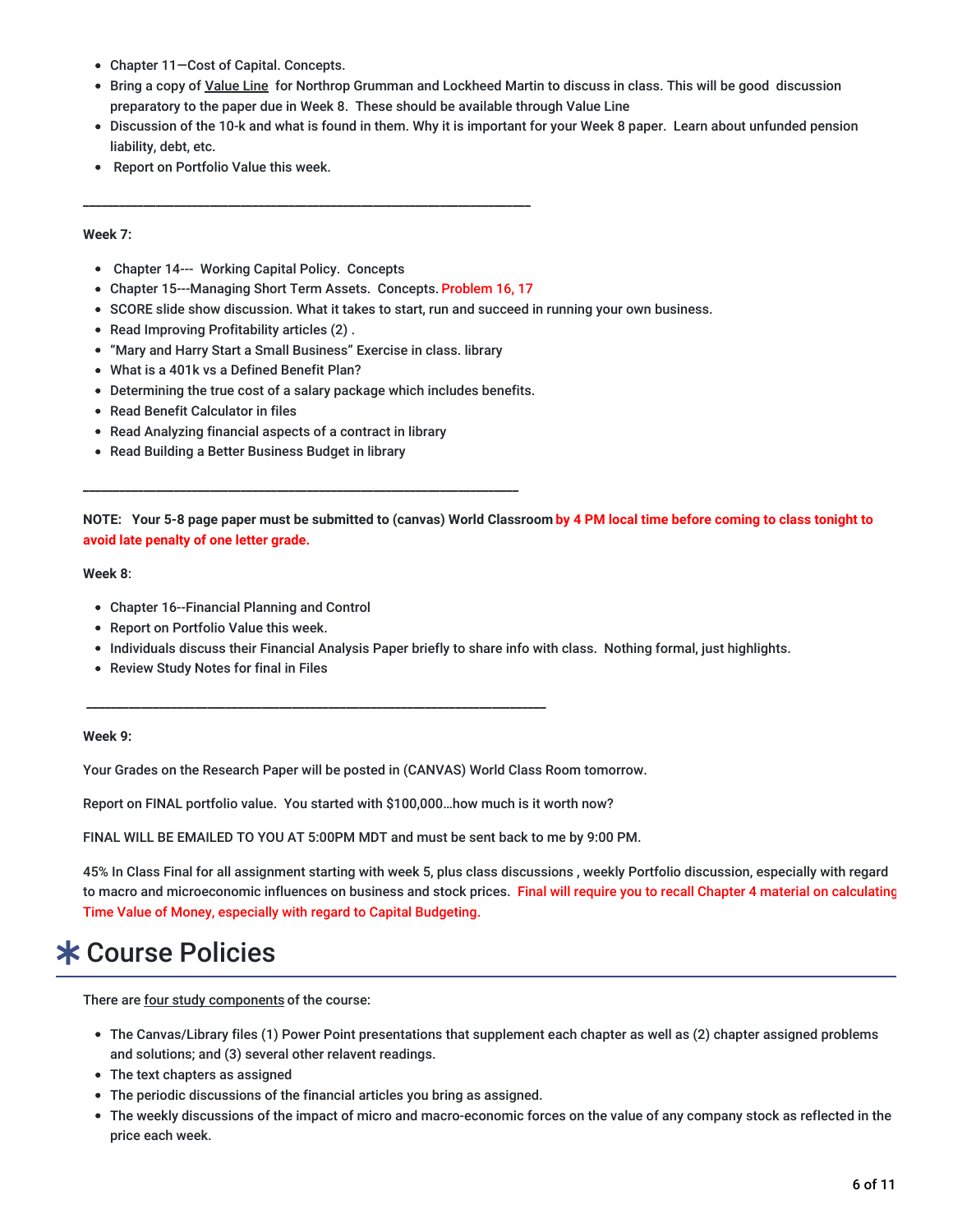There are three tools for evaluating your learning:

- 45% Midterm
- 10% Financial Analysis Paper
- $-45%$  Final

Other:

- Power Point Slides and Solutions to each week's problems are posted in Canvas/Library files for your convenience. Great way to study! These supplement the text and form a major part of the course.
- There will be supplemental articles, problems and solutions in Canvas/Library files which we will discuss in class.
- Homework is not handed in unless you miss a class. Show it to me to demonstrate that you have tried to do it. Get notes from fellow classmates. Many points covered in class lectures appear on the exams, so make sure you fill in those voids.
- A late paper will be penalized one letter grade. Submit it through the (CANVAS)World Class Room.
- Financial Article. Bring in a short article (**ONLY on the nights indicated)**, that relates to business finance especially as related to your discipline: e.g.,labor negotiations, salaries and benefits, executive comp, training and development, IT costs, etc. Canvas/Library, the local newspaper, a financial newspaper, or the Internet are sources. We discuss these and they become testable material.

## **Institutional Policies**

### Academic Policies

Academic policies provide students with important rights and responsibilities. Students are expected to familiarize themselves with all academic policies that apply to them. Academic policies for undergraduate students can be found in the Undergraduate Studies Catalog; graduate students should review the Graduate Studies Catalog.

#### Undergraduate Studies Catalog

The Undergraduate Studies Catalog contains academic policies that apply to all undergraduate students. The *academic policies* and information section of the catalog contains important information related to **attendance, conduct, academic honesty, grades, and more**. If you are an undergraduate student, please review the catalog each academic year. The current Undergraduate Studies Catalog is at:

<http://www.webster.edu/catalog/current/undergraduate-catalog/> (http://www.webster.edu/catalog/current/undergraduatecatalog/)

#### Graduate Studies Catalog

The Graduate Studies Catalog contains academic policies that apply to all graduate students. The *academic policies* section of the catalog contains important information related to **conduct, academic honesty, grades, and more**. If you are a graduate student, please review the catalog each academic year. The current Graduate Studies Catalog is at:

http://www.webster.edu/catalog/current/graduate-catalog/ [\(http://www.webster.edu/catalog/current/graduate-catalog/\)](http://www.webster.edu/catalog/current/graduate-catalog/)

### Grading

The Grades section of the academic catalog outlines the various grading systems courses may use, including the information about the final grade reported for this class.

#### Undergraduate

<http://www.webster.edu/catalog/current/undergraduate-catalog/academic-policies.html#grading> (http://www.webster.edu/catalog/current/undergraduate-catalog/academic-policies.html#grading)

#### **Graduate**

<https://webster.edu/catalog/current/graduate-catalog/academic-policies.html#gradingsystem> (https://webster.edu/catalog/current/graduate-catalog/academic-policies.html#gradingsystem)

#### **Incomplete**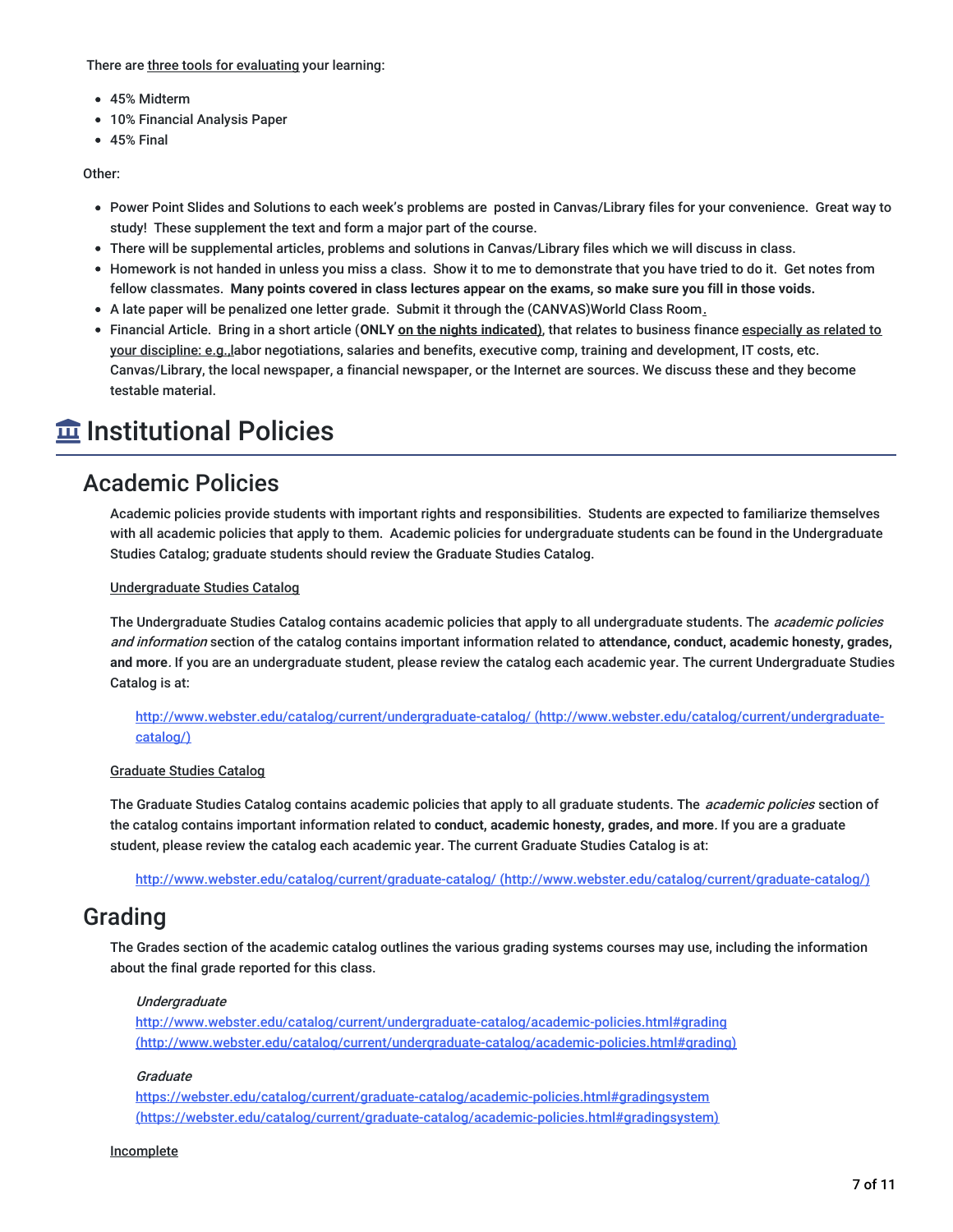There are important policies that govern grades of Incomplete (I), including the circumstances under which Incomplete grades are granted, deadlines for completion, and consequences should the remaining course work not be completed. It is the responsibility of a student who requests an Incomplete to ensure that they understand and follow the policies.

#### Grade Appeals

Instructors are responsible for assigning grades, and student should discuss grade issues with the instructor. Policies and procedures for appealing grades are available in the appropriate catalog.

### Academic Honesty Policy

Webster University is committed to academic excellence. As part of our Statement of Ethics, we strive to preserve academic honor and integrity by repudiating all forms of academic and intellectual dishonesty, including cheating, plagiarism and all other forms of academic dishonesty. Academic dishonesty is unacceptable and is subject to a disciplinary response. Students are encouraged to talk to instructors about any questions they may have regarding how to properly credit others' work, including paraphrasing, quoting, and citation formatting. The university reserves the right to utilize electronic databases, such as Turnitin.com, to assist faculty and students with their academic work.

The university's Academic Honesty Policy is published in academic catalogs:

#### Undergraduate

http://www.webster.edu/catalog/current/undergraduate-catalog/academic-policies.html [\(http://www.webster.edu/catalog/current/undergraduate-catalog/academic-policies.html\)](http://www.webster.edu/catalog/current/undergraduate-catalog/academic-policies.html)

#### **Graduate**

http://www.webster.edu/catalog/current/graduate-catalog/academic-policies.html [\(http://www.webster.edu/catalog/current/graduate-catalog/academic-policies.html\)](http://www.webster.edu/catalog/current/graduate-catalog/academic-policies.html)

As a part of the university commitment to academic excellence, the Reeg Academic Resource Center provides student resources to become better acquainted with academic honesty and the tools to prevent plagiarism in its many forms:

<https://websteru.sharepoint.com/sites/AcademicIntegrityAtWebster> (https://websteru.sharepoint.com/sites/AcademicIntegrityAtWebster)

### Statement of Ethics

Webster University strives to be a center of academic excellence. The university makes every effort to ensure the following:

- The opportunity for students to learn and inquire freely
- The protection of intellectual freedom and the rights of professors to teach
- The advancement of knowledge through scholarly pursuits and relevant dialogue

To review Webster University's statement of ethics, see the Undergraduate Studies Catalog and the Graduate and Studies Catalog:

#### Undergraduate

<http://www.webster.edu/catalog/current/undergraduate-catalog/overview.html#ethics> (http://www.webster.edu/catalog/current/undergraduate-catalog/overview.html#ethics)

#### **Graduate**

<http://www.webster.edu/catalog/current/graduate-catalog/ethics.html> (http://www.webster.edu/catalog/current/graduatecatalog/ethics.html)

### Contact Hours for this Course

It is essential that all classes meet for the full instructional time as scheduled. A class cannot be shortened in length. If a class session is cancelled for any reason, the content must be covered at another time.

### Important Academic Resources

Academic Accommodations and Support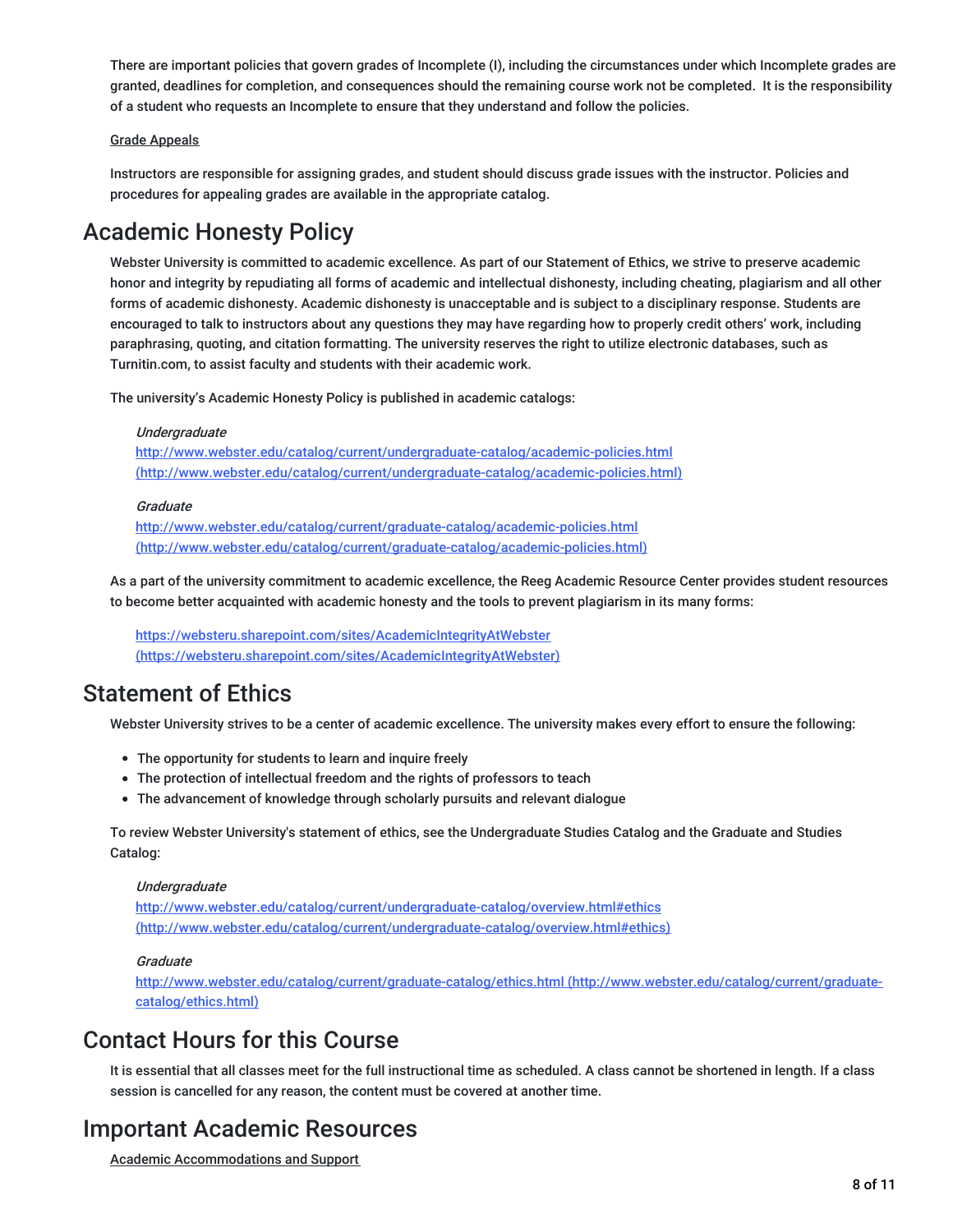At Webster University, we understand that all students learn differently and may have specific, often differing, learning needs. Some examples are doing rather than watching, being active instead of sitting still, and taking frequent breaks. For others, the professor needs to speak louder, give more clear instructions, and be understanding with health issues. Regardless of what makes learning easier for you, our goal is to provide the most accessible learning environment possible for each student. If there are any specific needs you'd like to make your instructors personally aware of, including any academic accommodations, please reach out to them directly.

Webster University supports students in several ways. Students with academic/learning, health, physical, and psychological disabilities and students who have accessibility concerns can reach out to Webster's Academic ADA Coordinator at [disability@webster.edu](mailto:disability@webster.edu). You can also reach out if you have any questions relating to accessibility.

Online resources through WorldClassRoom (Canvas) have a variety of accessibility tools, provided through a program called Ally, for both students and faculty. Ally is free and already incorporated into WorldClassRoom. It helps students who have visibility and attention challenges; who need easier access to course materials from mobile phones, tablets, electronic readers, etc.; or who need or prefer file types different from the format uploaded by the instructor. You can find more information about Ally at https://webster.edu/online/ally.php [\(https://webster.edu/online/ally.php\)](https://webster.edu/online/ally.php).

Life circumstances can make focusing on education, or anything else, difficult. For this reason, several additional resources and services are available to students at no cost:

- 1. Reeg Academic Resource Center (https://websteru.sharepoint.com/sites/ReegARC [\(https://websteru.sharepoint.com/sites/ReegARC\)\)](https://websteru.sharepoint.com/sites/ReegARC)
	- o Academic Counseling: [academiccounseling@webster.edu](mailto:academiccounseling@webster.edu)
	- o Assistive Technology: [atacr@webster.edu](mailto:atacr@webster.edu)
	- o Disability Accommodations: [disabilty@webster.edu](mailto:disabilty@webster.edu)
	- o Testing Center: [arc@webster.edu](mailto:arc@webster.edu)
	- Tutoring: [tutoring@webster.edu](mailto:tutoring@webster.edu)
	- o Writing services: [writing@webster.edu](mailto:writing@webster.edu)
- 2. Counseling and Life Development [\(https://www.webster.edu/student-counseling.php](https://www.webster.edu/student-counseling.php) (https://www.webster.edu/studentcounseling.php)): 314-968–7030 or [counselingld@webster.edu](mailto:counselingld@webster.edu) (these contact methods are non-confidential, but appointments are confidential)

Lastly, circumstances change. If, at any point throughout your education, you find that something is making learning difficult for you, please reach out to your instructor directly and/or to Webster's ADA team. It is never too late to ask for accommodations. We entirely support you and want you to have the best and most accessible education possible.

#### Student Success Portal

Webster University's Student Success Portal, powered by Starfish, is a communications tool to connect students with faculty members and campus support services. It allows faculty and staff members to communicate with you regarding academic achievements as well as areas where support may be helpful. You may use the portal to contact faculty and staff members for assistance and to arrange meetings. Activity in the portal will be communicated to your Webster University email account. The Student Success Portal is available via your course home page in WorldClassRoom or via Connections. Learn more about the Student Success Portal at [https://www.legacy.webster.edu/success/students.html.](https://www.legacy.webster.edu/success/students.html)

(https://www.legacy.webster.edu/success/students.html)

#### University Library

Webster University Library is dedicated to supporting the research needs and intellectual pursuits of students throughout the university's worldwide network. Resources include print and electronic books, journal articles, online databases, DVDs and streaming video, CDs and streaming music, datasets, and other specialized information. Services include providing materials at no cost and research help for basic questions to in-depth exploration of resources. The gateway to all of these resources and services is http://library.webster.edu [\(http://library.webster.edu/\)](http://library.webster.edu/). For support navigating the library's resources, see http://libanswers.webster.edu/ [\(http://libanswers.webster.edu/\)](http://libanswers.webster.edu/) for the many ways to contact library staff.

## Drops and Withdrawals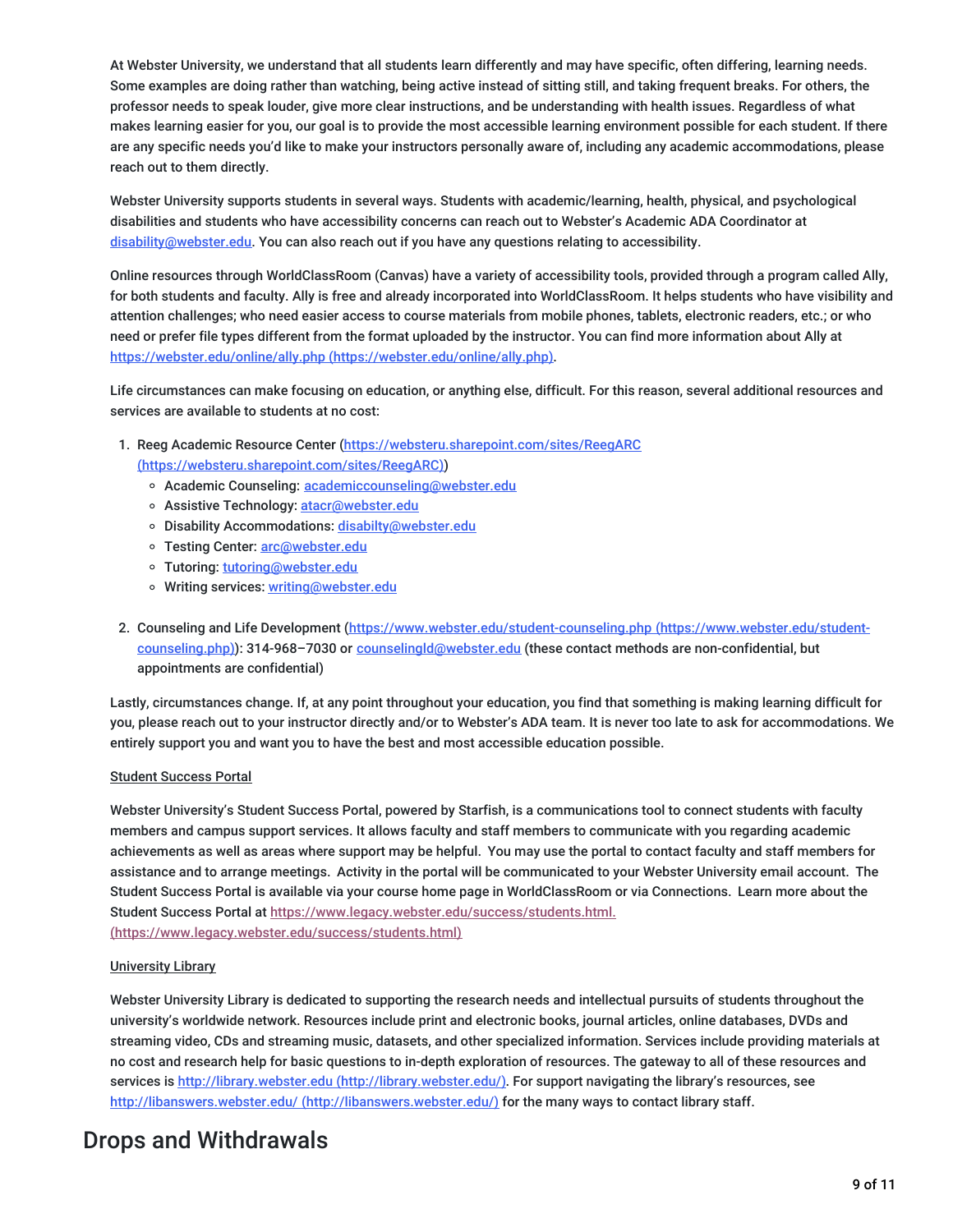Drop and withdrawal policies dictate processes for students who wish to unenroll from a course. Students must take proactive steps to unenroll; informing the instructor is not sufficient, nor is failing to attend. In the early days of the term or semester, students may DROP a course with no notation on their student record. After the DROP deadline, students may WITHDRAW from a course; in the case of a WITHDRAW, a grade of W appears on the student record. After the WITHDRAW deadline, students may not unenroll from a course. Policies and a calendar of deadlines for DROP and WITHDRAW are at:

#### Undergraduate

<http://www.webster.edu/catalog/current/undergraduate-catalog/enrollment.html> (http://www.webster.edu/catalog/current/undergraduate-catalog/enrollment.html)

#### **Graduate**

http://www.webster.edu/catalog/current/graduate-catalog/enrollment.html [\(http://www.webster.edu/catalog/current/graduate-catalog/enrollment.html\)](http://www.webster.edu/catalog/current/graduate-catalog/enrollment.html)

Academic Calendar - http://www.webster.edu/academics/academic-calendar/ [\(http://www.webster.edu/academics/academic-calendar/\)](http://www.webster.edu/academics/academic-calendar/)

Current tuition rates, policies, and procedures, including details of pro-rated tuition refunds, are available in the "Tuition, Fees, and Refunds" section of Webster's Academic Catalogs:

#### Undergraduate

http://www.webster.edu/catalog/current/undergraduate-catalog/tuition.html [\(http://www.webster.edu/catalog/current/undergraduate-catalog/tuition.html\)](http://www.webster.edu/catalog/current/undergraduate-catalog/tuition.html)

#### **Graduate**

<http://www.webster.edu/catalog/current/graduate-catalog/tuition.html> (http://www.webster.edu/catalog/current/graduatecatalog/tuition.html)

### Student Handbook and Other Important Policies

Student handbook and other non-academic policies may apply to you and may impact your experience in this class. Such policies include the student code of conduct, privacy, technology and communications, and more. Please review the handbook each year and be aware of policies that apply to you. The handbook is available at:

http://www.webster.edu/student-handbook/ [\(http://www.webster.edu/student-handbook/\)](http://www.webster.edu/student-handbook/)

#### Sexual Assault, Harassment, and Other Sexual Offenses

Webster University makes every effort to educate the community to prevent sexual assault, harassment, and other sexual offenses from occurring, and is committed to providing support to those affected when this behavior does occur. To access information and resources or to review the Policy on Sexual Assault, Harassment, and Other Sexual Offenses, visit:

https://webster.edu/titleix/policy.php [\(https://webster.edu/titleix/policy.php\)](https://webster.edu/titleix/policy.php)

### Research on Human Subjects

The Webster University Institutional Review Committee (IRB) is responsible for the review of all research on human subjects. The IRB process applies to all Webster University faculty, staff, and students and must be completed prior to any contact with human subjects. For more information on the IRB, visit:

https://www.legacy.webster.edu/irb/ [\(https://www.legacy.webster.edu/irb/\)](https://www.legacy.webster.edu/irb/)

### Course Evaluations

At the end of this course, you will have the opportunity to provide feedback about your experience. Your input is extremely valuable to the university, your instructor, and the department that offers this course. Please provide your honest and thoughtful evaluation, as it helps the university to provide the best experience possible for all of its students.

## Important Technology Information

Connections Accounts